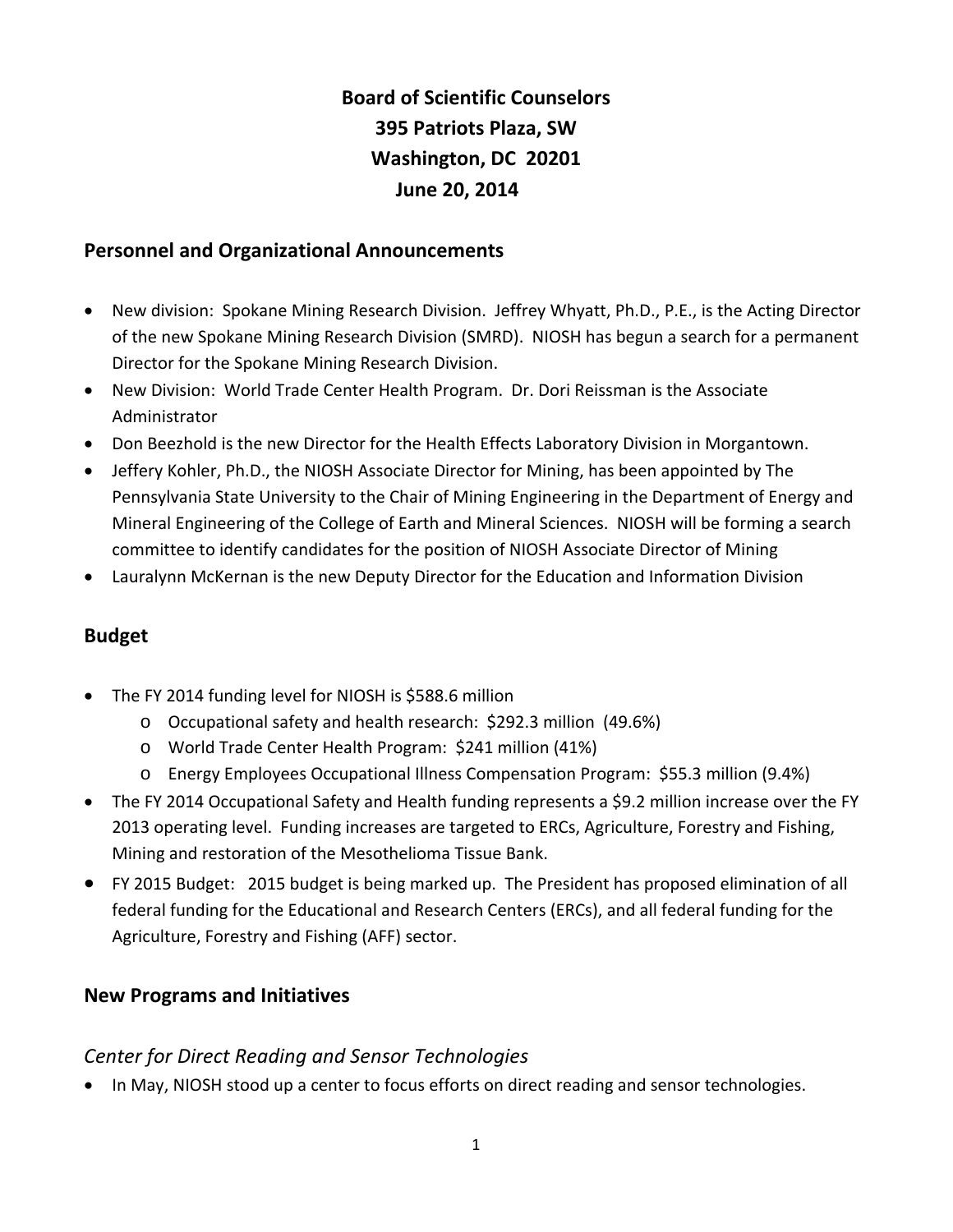- Sensor use around the world is growing exponentially. Smart phone technology is driving that use. The quality of information from these sensors with respect to occupational safety and health practice is not known.
- The focus of the center is to coordinate a national research agenda for direct reading methods and sensor technologies, develop guidance documents pertinent to direct reading methods and sensors, including validation and performance characteristics and develop training protocols. The Center staff will establish partnerships to collaborate in the Center's activities.

## The *NIOSH ladder safety phone app*

- NIOSH's first smartphone application for mobile devices*.* Falls are an important cause of injury in many occupations as well as in home use. This free app improves extension ladder safety by providing real‐time visual and audible information on ladder angle, and also provides additional safety information on ladder selection, inspection, accessorizing, and use.
- The app was developed with input from the American Ladder Institute and ANSI A14, fine-tuned with stakeholder feedback, and publicized by partners including the American Society of Safety Engineers and the National Safety Council.
- It is available through the NIOSH website (e.g., the Fall Injuries Prevention page, the 8/27/13 Science Blog) and through the Apple Store and Google Play.
- It has been downloaded more than 20,000 times through May 2014, and is currently one of six finalists for the HHS Innovates Award.

## *Disaster Science Research Initiative (DSRI):*

- The DSRI will expand our understanding of how to conduct timely, scalable, scientifically sound research focused on the safety and health of responders. The goal is to develop a framework that allows for research to be started quickly in the time before, during, and after response to a large scale disaster.
- Scientific study can provide better understanding and reduction of responder health effects from disasters and can lead to improvements in the effectiveness of emergency responses.
- Dr. Kitt will be providing an overview later today.

## *New topic page promotes healthy aging:*

- The new topic page, titled Healthy Aging at Work, along with its associated subpages, features a compilation of recommendations for healthy aging in the workplace as well as NIOSH research on the subject.
- Future planned updates include expanding on research needs as well as information specific to health risks such as hearing loss and musculoskeletal disorders.
- The page also features simple strategies and workplace solutions for an age-friendly workplace.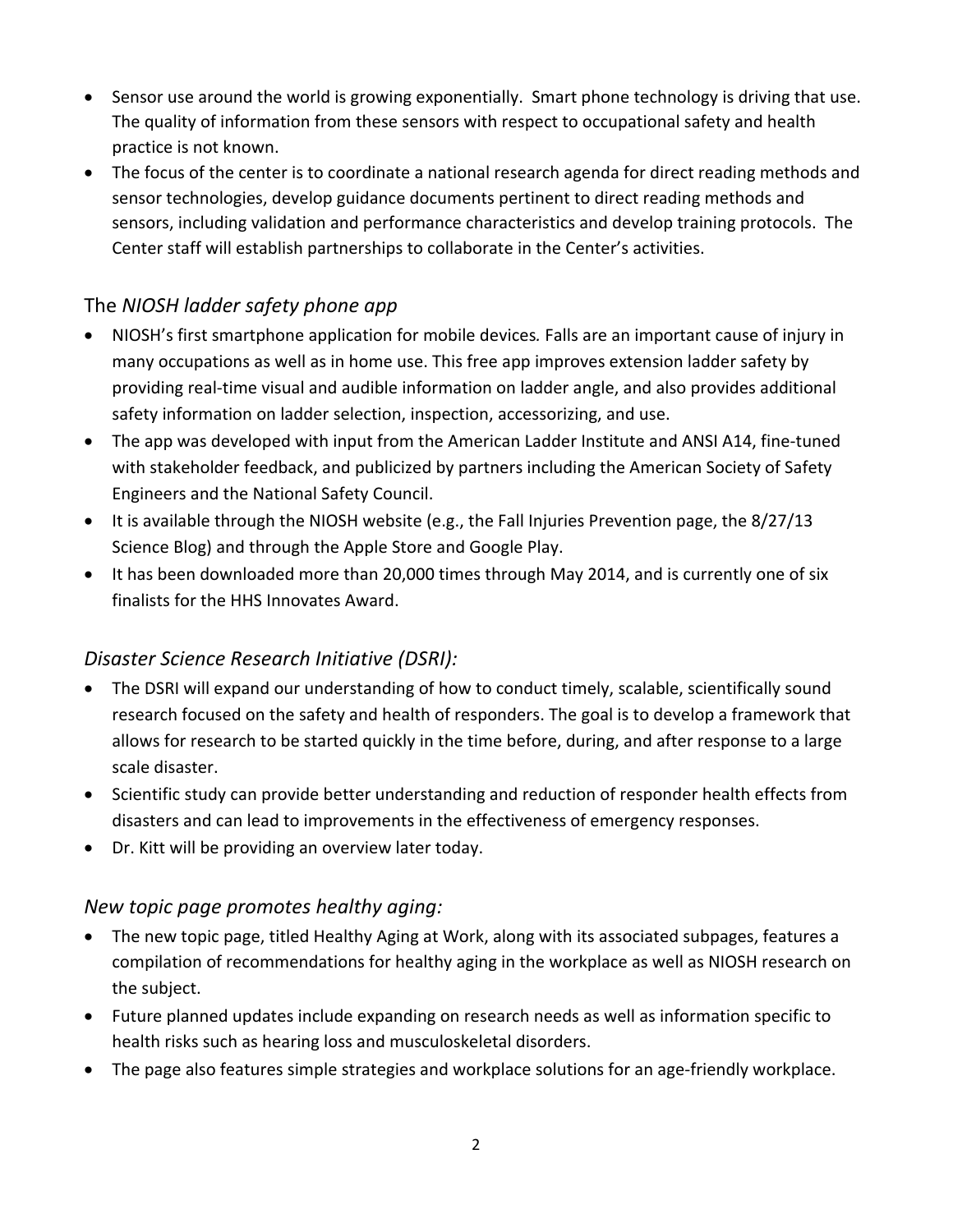## *Climate Change and Worker Health*

- New Director's goal develop action plan for climate change
- Max Kiefer and Jennifer Lincoln are leaders of the workgroup.
- Emphasis area for upcoming NORA funding competitions. Paul Schulte is the contact.
- Schulte and Chun (2010) article identifies 7 categories of climate related occupational safety and health hazards.
	- $\circ$  (1) increased ambient temperature, (2) air pollution, (3) ultraviolet exposure, (4) extreme weather, (5) vector‐borne diseases and expanded habitats, (6) industrial transitions and emerging industries; and (7) changes in the built environment.
- Related: Revised criteria document on heat and hot environments in development.

#### *New Nail Gun Safety Topic Page*:

- Nail guns have replaced hammers in wood frame construction. They are powerful, easy to operate and boost productivity for nailing tasks.
- Nail guns are a leading cause of injury among residential carpenters and responsible for an estimated 37,000 emergency room visits each year, of which 60% are occupationally‐related. Puncture wounds to the hands and fingers are most common, but more serious injuries and deaths occur using nail guns.

## *Virtual Center for Motor Vehicle Safety*:

- The National Institute for Occupational Safety and Health (NIOSH) has created a virtual research center within the agency that will better focus, coordinate, and stimulate research to prevent work‐related motor vehicle injuries and fatalities. Motor vehicle crashes consistently have been the leading cause of work‐related death in the U.S., accounting for more than one‐third of all job‐ related fatalities in 2008.
- Research initiatives under the new virtual NIOSH Center include road safety for workers across all industries and occupations, building on existing studies and partnerships. The center is hosted by the NIOSH Division of Safety Research in Morgantown, W.Va., and links researchers together from NIOSH's geographically dispersed facilities through shared computer networks and other communication technologies.
- More on the NIOSH motor vehicle program later today

## *Campaign to Prevent Falls in Construction:*

- This national campaign to prevent construction‐worker falls was launched on April 26, 2012. The Campaign encourages everyone in the construction industry to work safely and use the right equipment to reduce falls.
- Special emphasis and activity will focus on residential construction contractors and workers.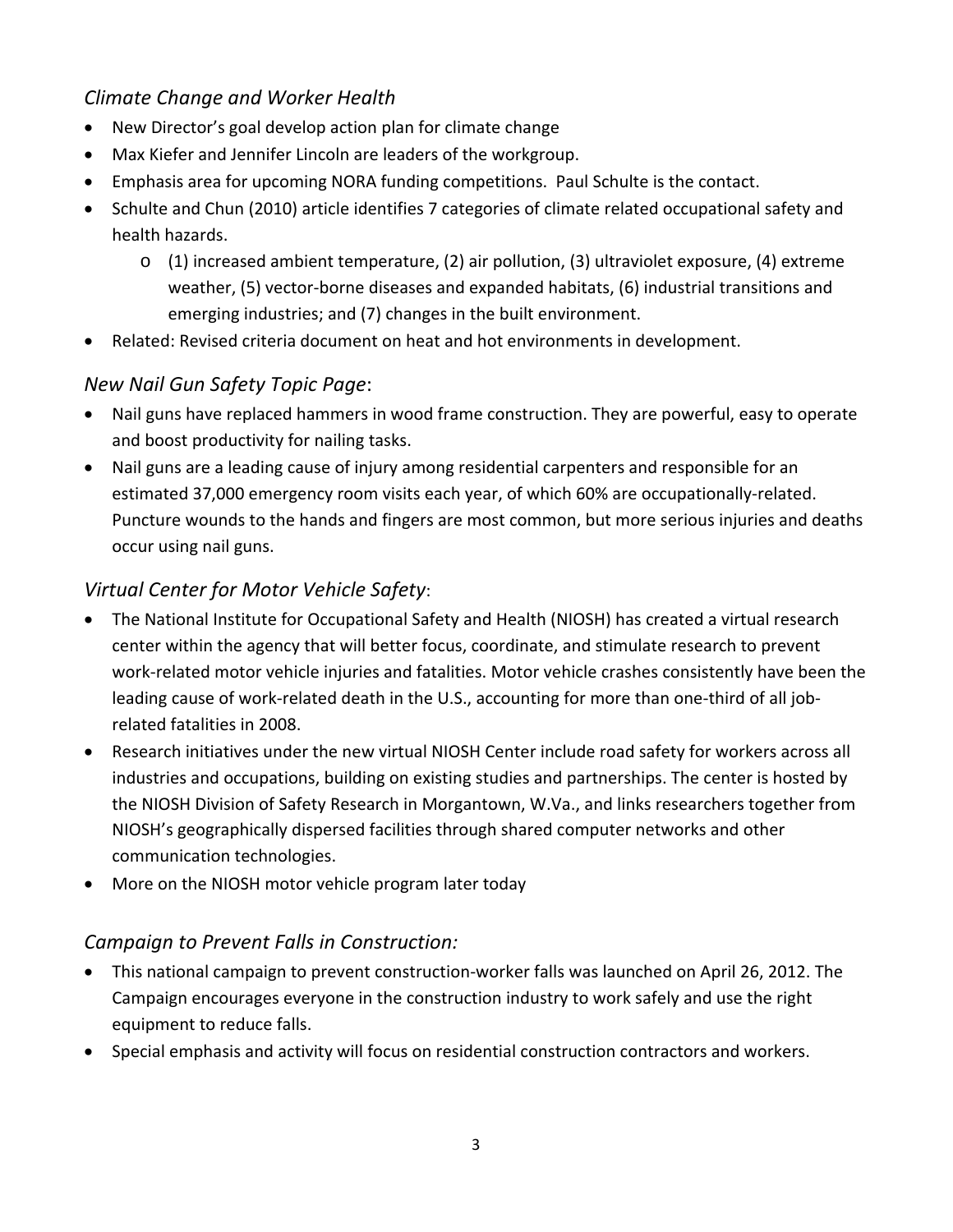## *New Interactive Map Reveals Info on Fire Fighter Investigations*

 A new NIOSH interactive mapping application is available on the NIOSH website. The map shows all fire fighter deaths tracked by the U.S. Fire Administration

## *NIOSH work on immigrant workers is highlighted in the current issue of Professional Safety*

- "Safety and the Diverse Workforce: Lessons from NIOSH's Work with Latino Immigrants," authored by Mike Flynn of the Education and Information Division. http://www.asse.org/
- Discusses the challenges in integrating employees from an increasingly diverse workforce to remain effective, competitive and safe. These challenges include knowledge, language, culture and structural realities such as unfamiliarity with materials, institutional culture and PPE fit issues. While focused on Latino immigrants, the approaches discussed can inform efforts with workers from various backgrounds.

## *Extramural Research and Training Programs*:

- NIOSH invites applications for training programs that address occupational safety and health training needs of miners in the Western United States.
- NIOSH invites applications for a National Center of Excellence for the Prevention of Childhood Agricultural Injury. The research, prevention, intervention, outreach, education, translation, and evaluation efforts of the Center should focus on improving the safety and health of children and adolescents who are present where agricultural work occurs.
- Extramural Research Goals 2014 2016**:** Extramural priority research goals have been identified for the Fiscal Year 2014 – 2016 period. Please see priority areas for the NORA Sector and Cross Sectors.

## *GAO Study ‐ Chemical Toxicity Risk Assessmen*t

- Requested by the House Science Committee
- 5 agencies are involved: ATSDR, EPA, NIOSH, NTP, OSHA
- NIOSH had several conference calls with GAO
	- o Reported how NIOSH coordinated or collaborated with the other agencies.
	- o Cited chemical assessments that OSHA has used or is planning to use in rulemaking, such as silica, chromium and diacetyl/2,3‐pentanedione.
	- Described work with international organizations such as IARC, EU-US Joint Conference on Occupational Safety and Health, DECOS, WHO/ILO, WHO International Programme on Chemical Safety.
	- o Forwarded MOUs or other agreements to GAO
- Expect GAO report later this year.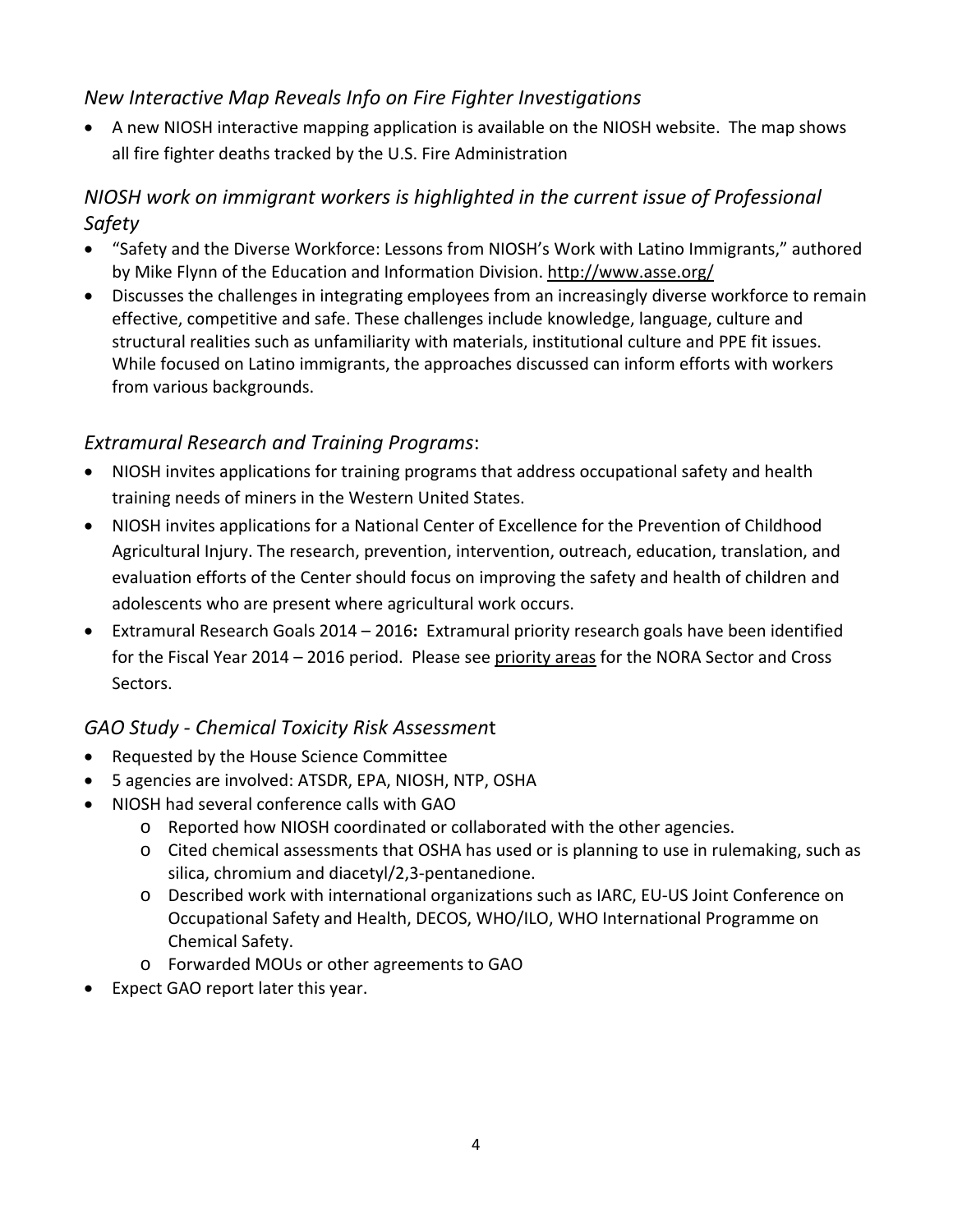## **Recently Released CDC/NIOSH Publications and Website Highlights**

- The State of the National Initiative on Prevention through Design, NIOSH Pub. 2014‐123
- Pandemic Planning: Recommended Guidance for Extended Use and Limited Reuse of N95 filtering facepiece respirators in healthcare settings
- HHE Poultry line speed study
- NIOSH Extramural Research and Training Program, Annual Report of Fiscal Year 2012.
- A Summary of NIOSH Childhood Agriculture Injury Prevention Extramural Research under the Childhood Agriculture Injury Prevention Initiative: A Quindecennial (1997‐2011) of Progress
- MMWR Smokeless Tobacco Use Among Working Adults, United States, 2005 and 2010
- The State of the National Initiative on Prevention through Design
- Commercial Fishing Morbidity and Mortality, U.S. Distant Water Tuna Fleet.
- NIOSH Center for Motor Vehicle Safety: Strategic Plan for Research and Prevention, 2014-2018
- Workers' Compensation Insurance: A Primer for Public Health
- Common Misconceptions About the Flu Among People Who Work in Child Care Settings
- Controlling Worker Exposures to Nanomaterial: NIOSH Issues New Research-Based Recommendations
- NIOSH Current Intelligence Bulletin #66: Derivation of Immediately Dangerous to Life and Health Values
- Workplace Solutions: Preventing Worker Injuries and Deaths from Backing Construction Vehicles and Equipment at Roadway Construction Worksites (Workers on roadway construction worksites are at risk of injury and death from moving construction equipment and vehicles. A Bureau of Labor Statistics review of 962 fatal workplace injuries at road construction sites between 2003 and 2010 showed that 46% were due to being struck by a vehicle or mobile equipment, 32% of which were backing up. In this Workplace Solutions, NIOSH recommends specific procedures and controls to prevent injuries and deaths from construction vehicles and equipment that are backing up. Standard operating procedures and recommendations are provided to employers (including contractors and sub‐contractors), vehicle and equipment operators, workers on foot, manufacturers, and after‐market installers. Information is also provided on compliance, vehicle operation and servicing, communication, and training.)

## **Other Recent NIOSH Authored Publications:**

- Real-time analysis of the effects of toxic, therapeutic and sub-therapeutic concentrations of digitoxin on lung cancer cells.
- Modeling the optical properties of combustion-generated fractal aggregates.
- Interactive effects of cerium oxide and diesel exhaust nanoparticles on inducing pulmonary fibrosis.
- Review of engineered nanomaterial manufacturing processes and associated exposures.
- Commercial carpet cleaning: safety first!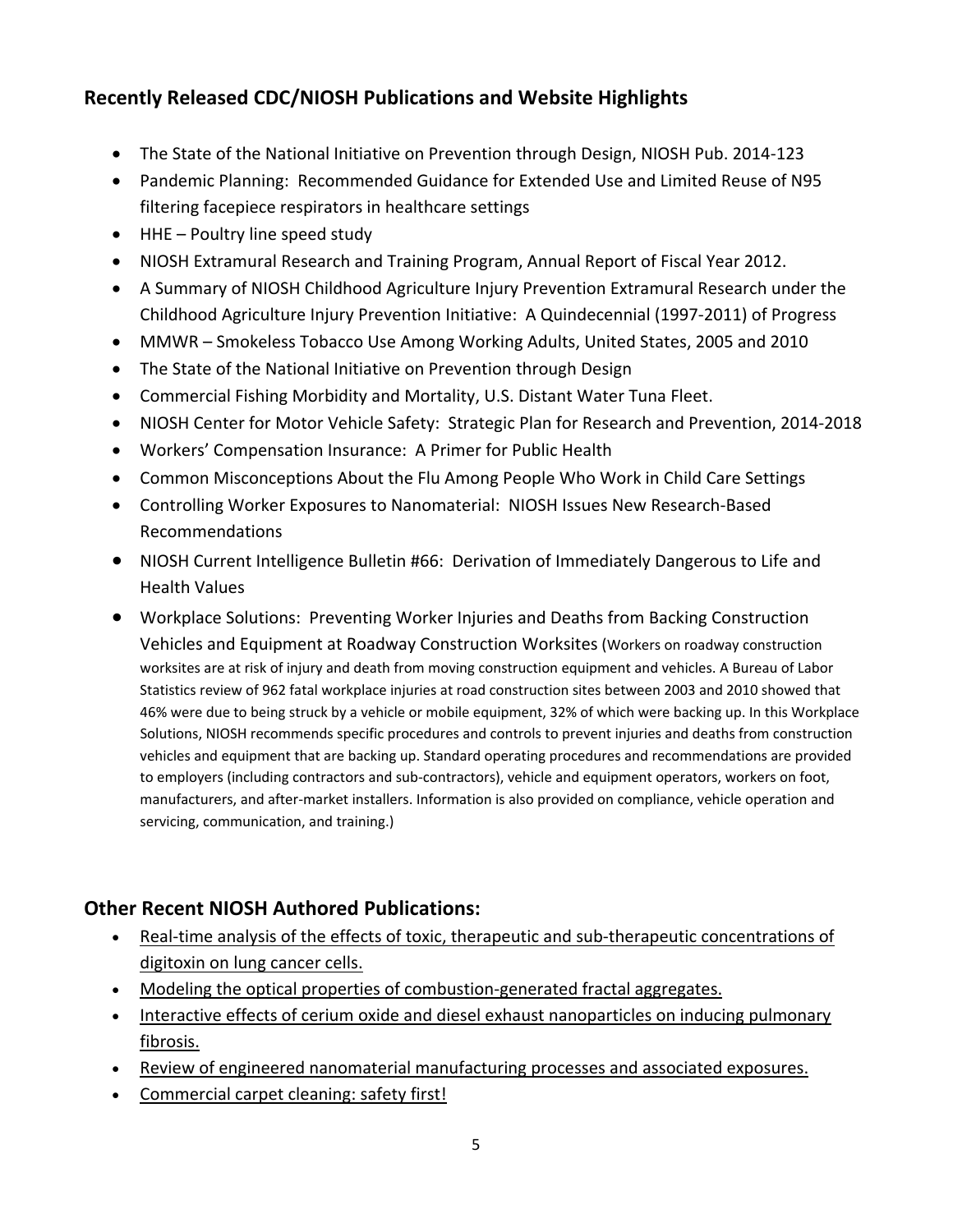- A summary of research and progress on carbon monoxide exposure control solutions on houseboats.
- An evaluation of classification algorithms for manual material handling tasks based on data obtained using wearable technologies.
- Analysis of the effects of surface stiffness on the contact interaction between a finger and a cylindrical handle using a three‐dimensional hybrid model.
- Exposure of firefighters to particulates and polycyclic aromatic hydrocarbons.
- Modeled effectiveness of ventilation with contaminant control devices on indoor air quality in a swine farrowing facility.
- Maternal occupational exposure to polycyclic aromatic hydrocarbons and small for gestational age offspring.
- Respiratory symptoms and lung function abnormalities related to work at a flavouring manufacturing facility.
- Mortality and cancer incidence in a pooled cohort of US firefighters from San Francisco, Chicago and Philadelphia (1950‐2009).
- Occupational safety beliefs among Latino residential roofing workers.
- A quantitative assessment of the total inward leakage of NaCl aerosol representing submicron size bioaerosol through N95 filtering facepiece respirators and surgical masks.
- Obesity and other risk factors: the National Survey of U.S. Long-Haul Truck Driver Health and Injury.
- Evaluation of exposure to tuberculosis among employees at a medical center.
- Quit interest, quit attempt and recent cigarette smoking cessation in the US working population, 2010.
- NIOSH Health and Safety Practices Survey of Healthcare Workers: training and awareness of employer safety procedures.

## **Upcoming Publications**

- Criteria for a Recommended Standard: Occupational Exposure to Heat and Hot Environments
- Criteria for a Recommended Standard: Occupational Exposures to Diacetyl and 2, 3‐ pentanedione
- Criteria for a Recommended Standard: 1‐Bromopropane
- Current Intelligence Bulletin: Neurological Effects of Manganese Exposure to Welders
- NIOSH Current Intelligence Bulletin: Update of NIOSH Carcinogen Classification and Target Risk Level Policy for Chemical Hazards in the Workplace
- NIOSH Skin Notation Profiles Group B (25 chemicals)
- NIOSH List of Antineoplastic and Other Hazardous Drugs in Healthcare Settings 2014
- NIOSH Manual of Analytical Methods: NMAM 8007
- Recent Coal Dust Particle Size Surveys and the Implications for Mine Explosions
- OSHA‐NIOSH Fact Sheet: Recommended Practices for Protecting Temporary Workers **(**is a pending co‐branded document that addresses an increasing and underserved segment of the workforce. The Fact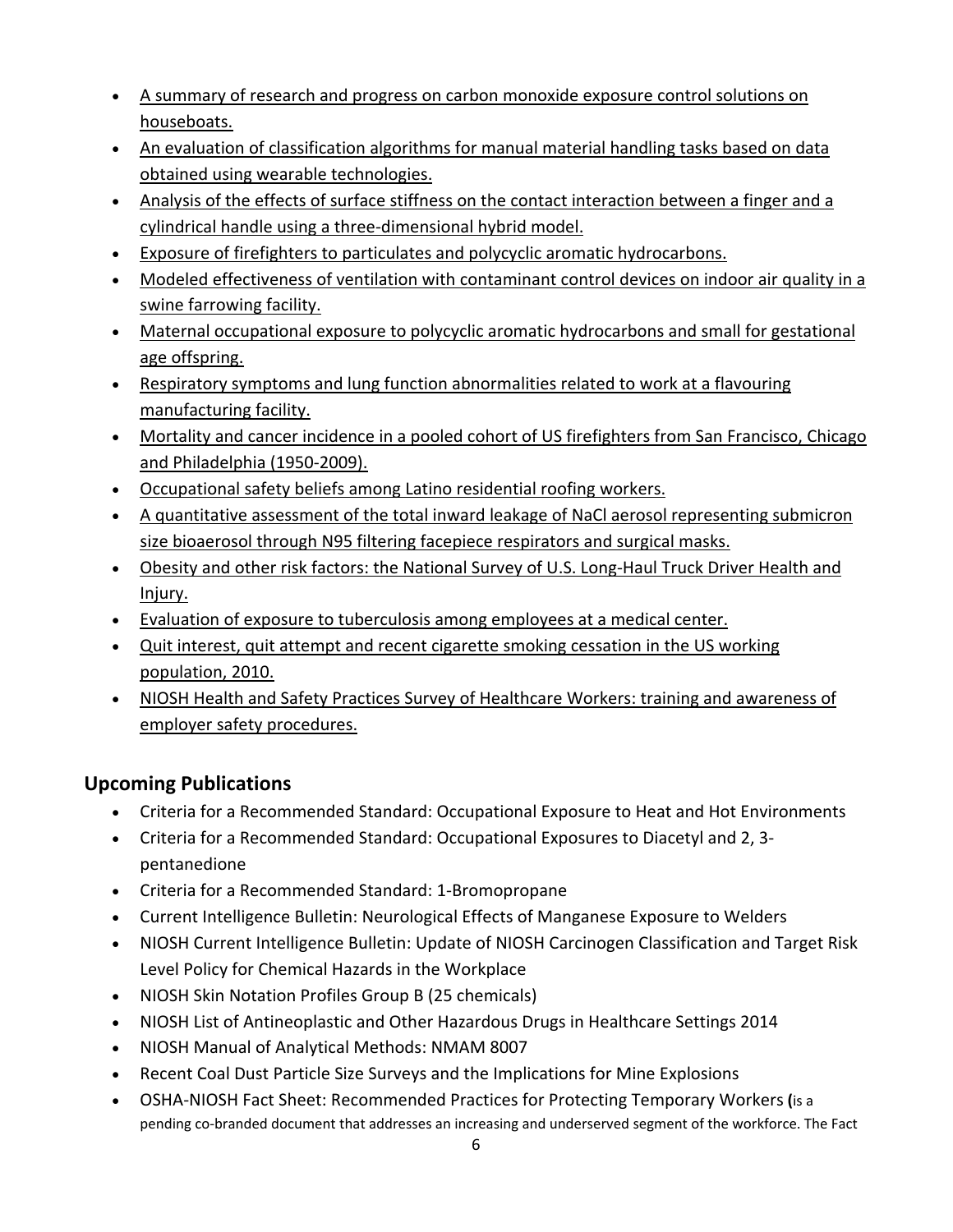Sheet provides best practices recommendations to both staffing agencies and host employers, who are jointly responsible for providing and maintaining a safe work environment for these workers. Links to state FACE (Fatality Assessment and Control Evaluation) programs are provided. One story from a FACE investigation is showcased, describing a young man who died cleaning equipment at a food manufacturing plant whose permanent maintenance employees were provided training that was not provided to cleaners employed through a temporary agency.**)**

## **Recent and Currently Available for Public Review and Comment**

- Federal Register: Request for information on respiratory protective devices used in healthcare, in particular those approved by NIOSH and also cleared by FDA as medical devices. Issues include assumption that all particles, regardless if biological or non‐biological, follow the same principles of aerosol physics, addition of tests for splash/spray, flammability , addition of respirators other than filtering facepiece respirators (docket closed 4/30/2014). http://www.cdc.gov/niosh/docket/archive/docket272.html
- Request for comments on NIOSH draft method 8324, metabolite of 1-bromopropane (Docket closed June 10, 2014). http://www.cdc.gov/niosh/docket/archive/docket273.html

## **Social Presence**

- NIOSH continues to expand its presence on social networks.
- For Workers Memorial Day, NIOSH had a robust, focused presence on Twitter, Facebook, and other networks to support the message of honoring those who have suffered occupational injury, illness, and death, and striving to prevent future tragedies.

## **Social Presence Statistics**

- **eNews** subscribers: 50,360 as of 5/31/14.
- **Total Worker Health** newsletter subscribers: 54,122 as of 5/31/14.
- **Science Blog**: 1,137,806 cumulative views since the introduction of the blog in November 2006.
- **Facebook** followers: 157 Facebook postings and 39,684 "likes" for our organizational page
- **Pinterest** pins: We have pinned 33 items to CDC's Workplace Safety and Health Board, which has 1884 followers.
- **Flickr:** 208 images in our Flickr photostream.
- **You Tube videos:** 124 posted videos and 213,207 downloads.
- **Twitter**: We have 14 Twitter accounts, with more than 225,000 followers, combined. One ranking from Twitaholic.com reports that NIOSH is in the top 10 of all Twitter sites among followers in Washington, D.C.
- **You Tube**: We posted our hundredth video on YouTube last year, with 183,000 views of our YouTube channel to date.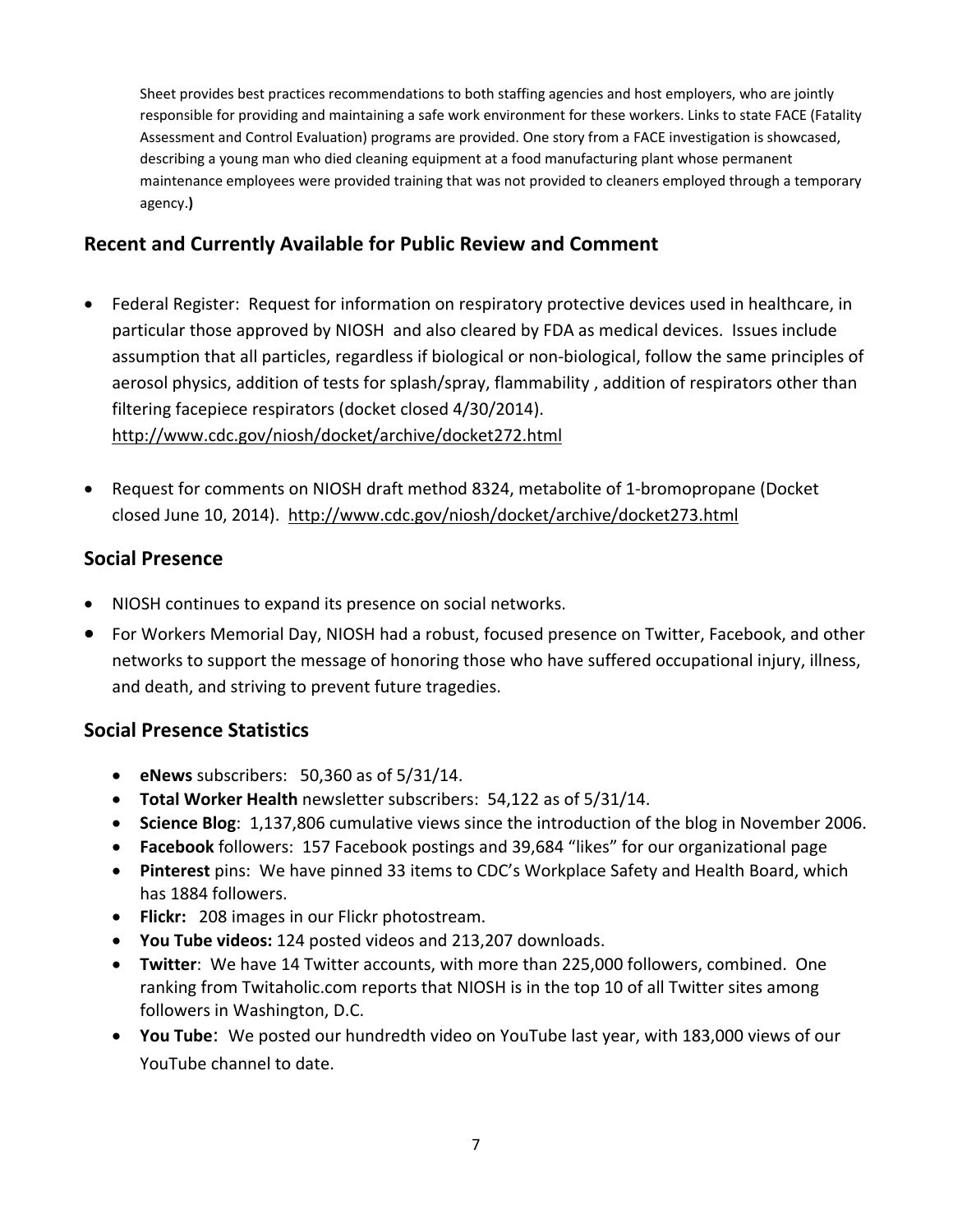## Science Blog Topics

 June 10, 1014: Safety Sustainability June 6, 2014: National Doughnut Day: Health risks of bakers May 28, 2014: Nickel Nanoparticles: A Case of Sensitization May 21, 2014: Safe Handling of Hazardous Drugs May 14, 2014: NIOSH Role in Prescription Drug Abuse Prevention May 5, 2014: Proper Use and Disposal of Protective Gowns in Healthcare April 23, 2014: Coccidioidomycosis: An Enduring Work‐Related Disease April 22, 2014: Semi‐Autonomous Motor Vehicles April 16, 2014: Occupations with High Obesity Prevalence April 2, 2014: Do We Need to Challenge Respirator Filters with Biological Aerosols?

## **Program and Research Pipeline**

Education and Information Division

#### **NIOSH Occupational Exposure Banding Process**:

- o NIOSH recognizes the importance of authoritative occupational exposure limits (OELs). However, we also recognize that chemicals are being introduced at a rate that significantly outpaces OEL development. While NIOSH develops new OELs and updates existing OELs, guidance is needed for the thousands of chemicals that lack exposure limits. The recently proposed NIOSH occupational exposure banding process will be useful for dealing with the myriad of unregulated chemicals in commerce.
- The proposed process comprises a three-tiered evaluation system and uses available toxicological data to define a range of concentrations, i.e. an occupational exposure band (OEB), for controlling chemical exposures.
- o The NIOSH occupational exposure banding process can be used with limited information and resources, and can be performed by toxicologists, occupational hygienists, and health and safety specialists. Through OEBs, companies can protect their workers from many of the chemicals that lack OELs.

#### **Nanotechnology Research Center:**

o NIOSH was an invited participant at a recent GAO Comptroller General's Forum on overcoming barriers to enhance US competitiveness in the nanomanufacturing megatrend. Resolving environmental health and safety issues was identified as a critical need. The success of NIOSH in developing partnerships with nanomaterial companies to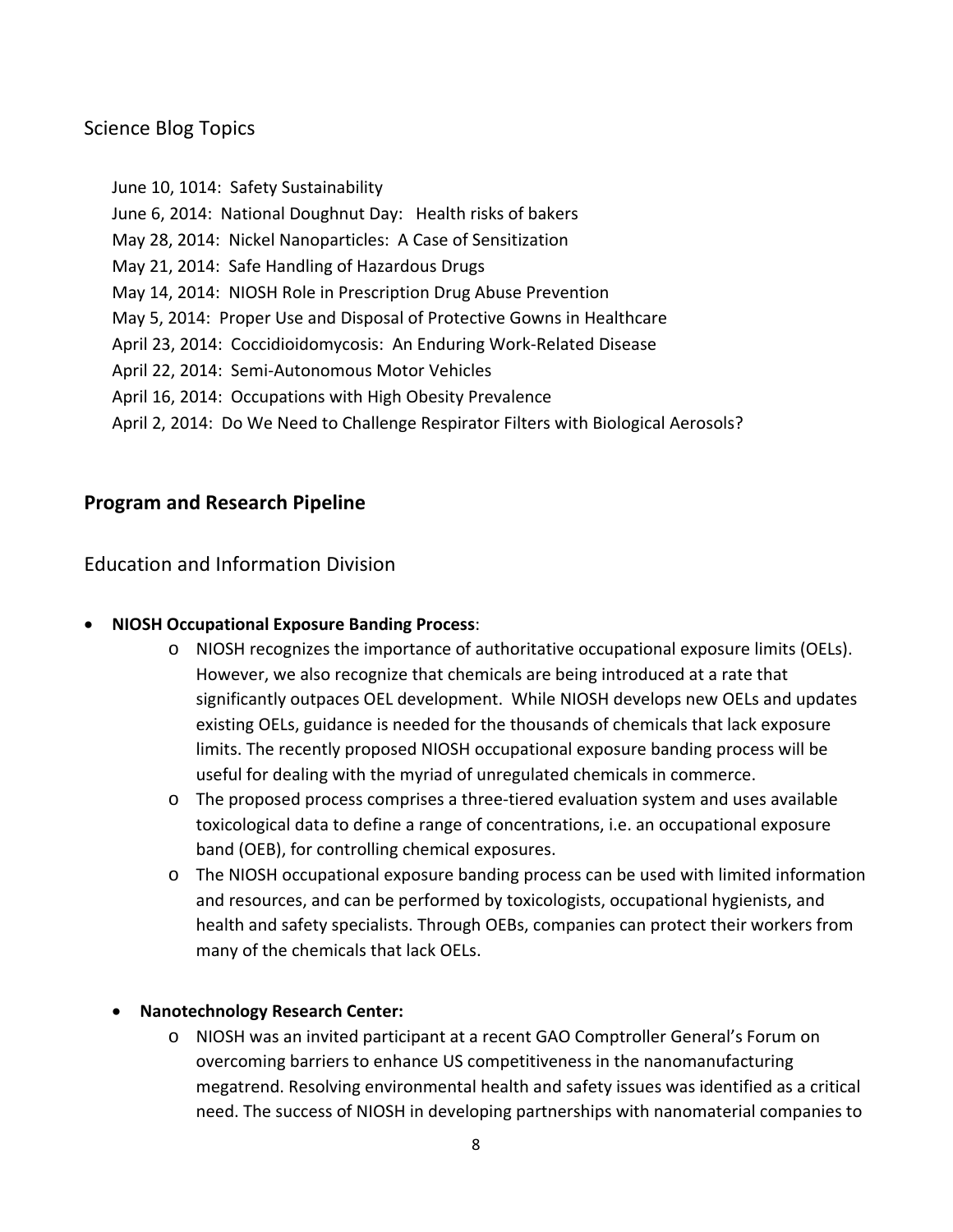develop good guidance for occupational risk management was identified as an example of what the private sector valued most from the government.

 $\circ$  NIOSH offered a response in its May 28<sup>th</sup> Science Blog to a medical case report involving worker sensitization following possible exposure to nanoscale nickel. In this case, appropriate precautionary measures were not taken prior to introducing the nano nickel into the process. It is not known if the nickel being in nanoparticle form accelerated the sensitization, but it likely contributed to a greater potential for exposure. http://blogs.cdc.gov/niosh-science-blog/2014/05/28/nickel-nano/

### Health Effects Laboratory Division

- In collaboration with the National Toxicology Program/National Institute of Environmental Health Services, HELD investigators have begun subchronic toxicology studies to evaluate the *adverse health effects associated with inhalation of fungal spores*. Spores derived from fungal species nominated to the NTP, such as *Stachybotrys chartarum*, will be aerosolized using an acoustical generator system and delivered to normal breathing mice housed in a nose‐only exposure chamber. Various toxicological and pulmonary immune endpoints will be evaluated following NTP specifications.
- HELD's current nanotoxicology research emphasis areas include: *Nanoparticle induced carcinogenesis*; effects of modification of nanoparticle *surface chemistry on pulmonary toxicity*;  using data from the field to determine relevant occupational doses for *in vivo* models; and developing cell culture screening methods to predict toxicity of new nanomaterials.

## Division of Respiratory Disease Studies:

- DRDS continues to work as part of a cross‐Institute initiative to facilitate use of *electronic health records to improve occupational healthcare delivery* and to improve occupational safety and health surveillance, especially work‐related morbidity surveillance. To achieve this goal, NIOSH is working with ISO, HL7 and others to develop and support standards and tools for the collection, storage, and exchange of industry and occupation information in medical records and to develop clinical decision support capabilities focused on occupational safety and health issues.
- DRDS contributes to the Institute's Health Hazard Evaluations Program, with recent HHEs  documenting important issues such as work‐related *color blindness associated with styrene*  exposure, *diacetyl exposures in flavored coffee manufacturing*, and an unusual cluster of *pulmonary lymphoproliferative disease* among workers exposed to metalworking fluid.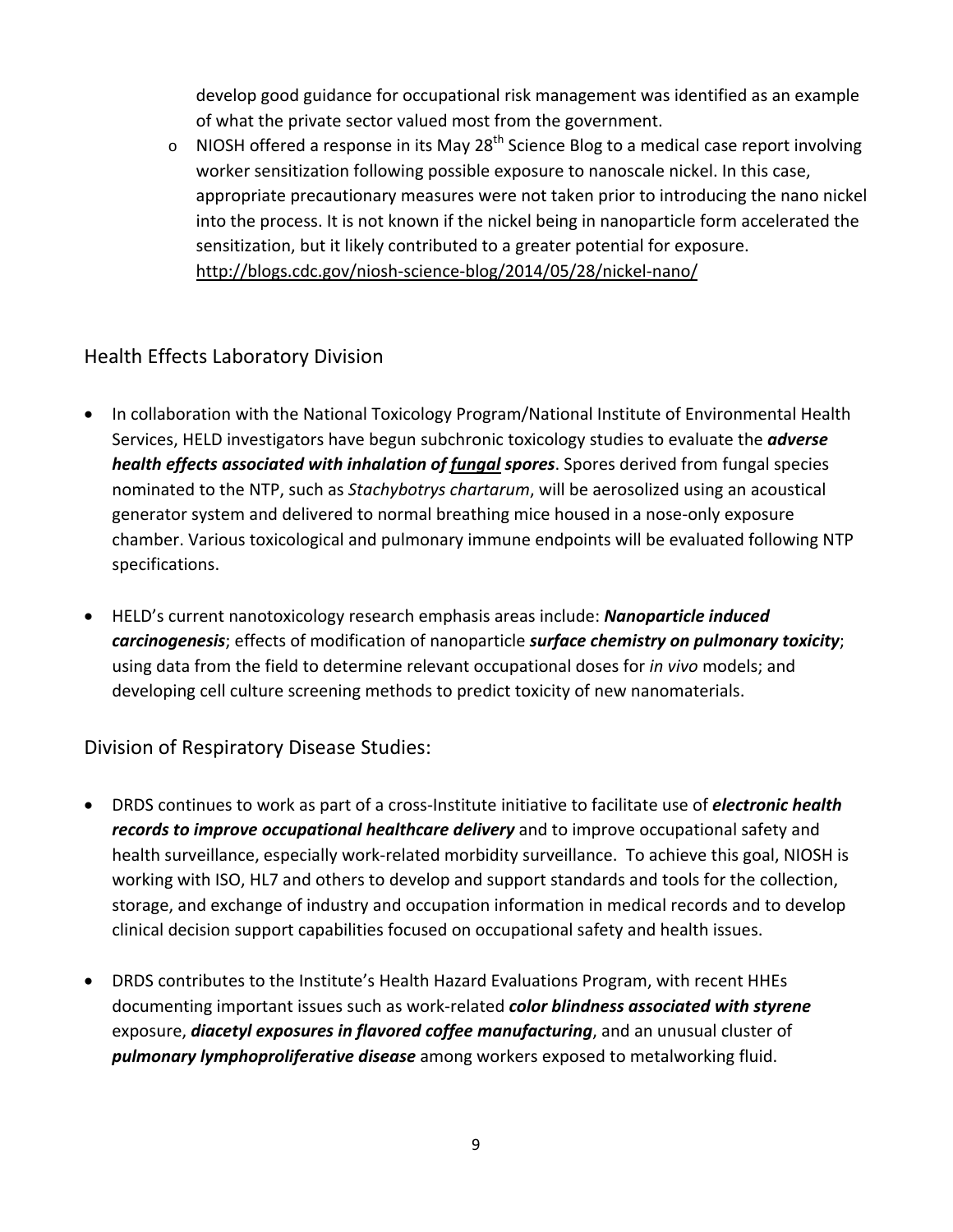- DRDS has contracted with the American College of Radiology to update educational materials for B Readers and the B Reader Certification examination into digital format. DRDS is also working to  implement *expanded health surveillance for coal miners under the new MSHA Coal Mine Dust rule*, which adds spirometry to the surveillance program and extends coverage to surface miners.
- NIOSH is transitioning our Coal Workers' Health Surveillance Program to address *MSHA's new rule for coal mine dust (CMD) levels*, announced on April 23rd, 2014. As well as reducing the permissible limit of CMD from 2 mg/m<sup>3</sup> to 1.5 mg/m<sup>3</sup>, the new standard also called for inclusion of chest radiographs for surface miners. In addition, the current Respiratory Diseases Research Program ensures that 90% of underground mines have a current x‐ray rosta and plan for those x‐ rays. Under the new rule this will be extended to surface coal mines. Similarly, x‐ray B Reader obligations will be extended. Again similar to the approval/certification and oversight that RDRP provides for x‐rays, it will have to provide the same for medical examinations, which will include spirometry testing, a symptom questionnaire, and an occupational history.

## Division of Surveillance, Hazard Evaluations, and Field Studies

- Efforts to incorporate (or better utilize) work-related information in existing surveillance systems. This is an important strategy being used across a number of studies to make the best use of Federal funds.
	- o NHIS (National Health Interview Survey) is one example –more information on the NIOSH effort can be found at http://www.cdc.gov/niosh/topics/nhis/. We have examined the data by industry and occupation.
	- o BRFSS (Behavioral Risk Factor Surveillance System), a survey of 400,000 people per year conducted by the CDC, is another example. NIOSH is leading (and funding) the current effort of 28 states to collect industry and occupation over FY2014‐2016. If shown to be useful, we are hopeful that these two questions will be included in the core survey for all 50 states.
	- o PRAMS (Pregnancy Risk Assessment Monitoring System) is a CDC surveillance project in collaboration with state health departments. PRAMS collects state‐specific, population‐ based data on maternal attitudes and experiences before, during, and shortly after pregnancy. NIOSH has funded the inclusion of industry and occupation into this surveillance system for 2016‐18.

## Division of Applied Research and Technology

 NIOSH is looking into occupational exposures that result from the use of nanomaterials in  construction lumber. **Micronized copper is a preservative used to treat lumber** and is one of the largest end uses of engineered nanoparticles. Larger particles are in the majority in treated wood while nanoparticles are more plentiful in the aqueous preservative. EPA is evaluating leaching of nanoparticles from micronized copper‐treated wood. The EPA researchers suggested that NIOSH/EPHB investigate potential occupational exposures. The DART/EPHB test chamber will be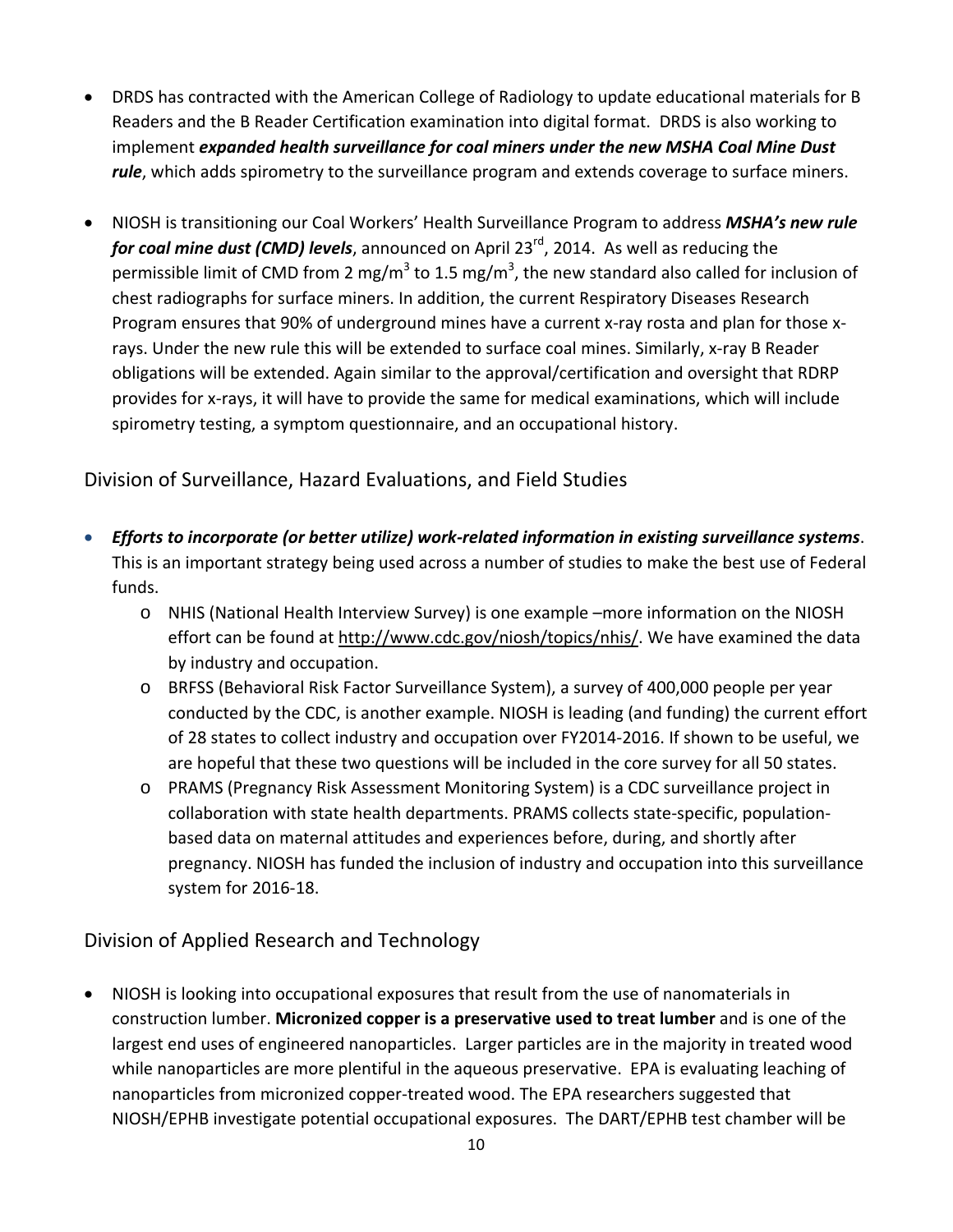used to generate emissions from sawing, planing, sanding and routing the wood and determine the size distribution, focusing on the nano‐region, and determine if copper is present in the aerosol. HELD will conduct toxicology studies. Work this year is funded by an interagency agreement with the Consumer Product Safety Commission.

- DART and Western States Office researchers have conducted exposure characterization and  biomonitoring studies to determine worker exposures to **volatile organic compounds (VOCs) in hydraulic fracturing** sites.
- NIOSH evaluated the **functionality and accuracy of noise‐measuring apps on smart phones**. As of June 2013, 60% of all mobile subscribers use smartphones—that's more than 140 million devices. Apple iOS and Google Android platforms account for 93% of those devices. Smartphone developers now offer many sound measurement applications (apps) using the devices' built‐in microphone (or through an external microphone for more sophisticated applications). In order for smartphone apps to gain acceptance in the occupational environment, the apps must meet certain minimal criteria for functionality, accuracy, and relevancy to the users in general and the worker in particular. NIOSH noise researchers conducted a pilot study to select and characterize the functionality and accuracy of these apps. The resulting paper, Evaluation of smartphone sound [measurement](http://scitation.aip.org/content/asa/journal/jasa/135/4/10.1121/1.4865269) application<sup>a</sup>, was published in the Journal of the Acoustical Society of America. Android‐based apps lacked the features and functionalities found in iOS apps. This is likely due to the iOS advanced audio capabilities compared to other platforms, the open ecosystem of the Android platform, and having so many different Android device manufacturers using different suppliers and components. Challenges remain with using smartphones to collect and document noise exposure data. In conclusion, smartphone sound apps can serve to empower workers and help them make educated decisions about their work environments. They may be useful for industrial hygienists and OS&H managers to make quick spot measurements to determine if hazardous noise levels exist in a workplace.

## Division of Safety Research

 The *Violence Prevention for Nurses free online training* **course** increases knowledge to prevent, assess, and respond to workplace violence incidents. Over the last decade, U.S. healthcare workers have accounted for two-thirds of the nonfatal workplace violence injuries in all industries involving days away from work. When NIOSH began working on an online violence prevention course, we learned of a Small Business Innovation Research grantee who had recently received funding to conduct similar work. We combined resources and the course, which includes text, case study videos and personal interview videos, was developed in coordination with nursing and health communications organizations, academia, labor, and other federal agencies. Nurses can obtain free continuing education units for course completion. Between mid‐August 2013 and mid‐May 2014, more than 5,000 healthcare professionals completed the course. We are currently working with